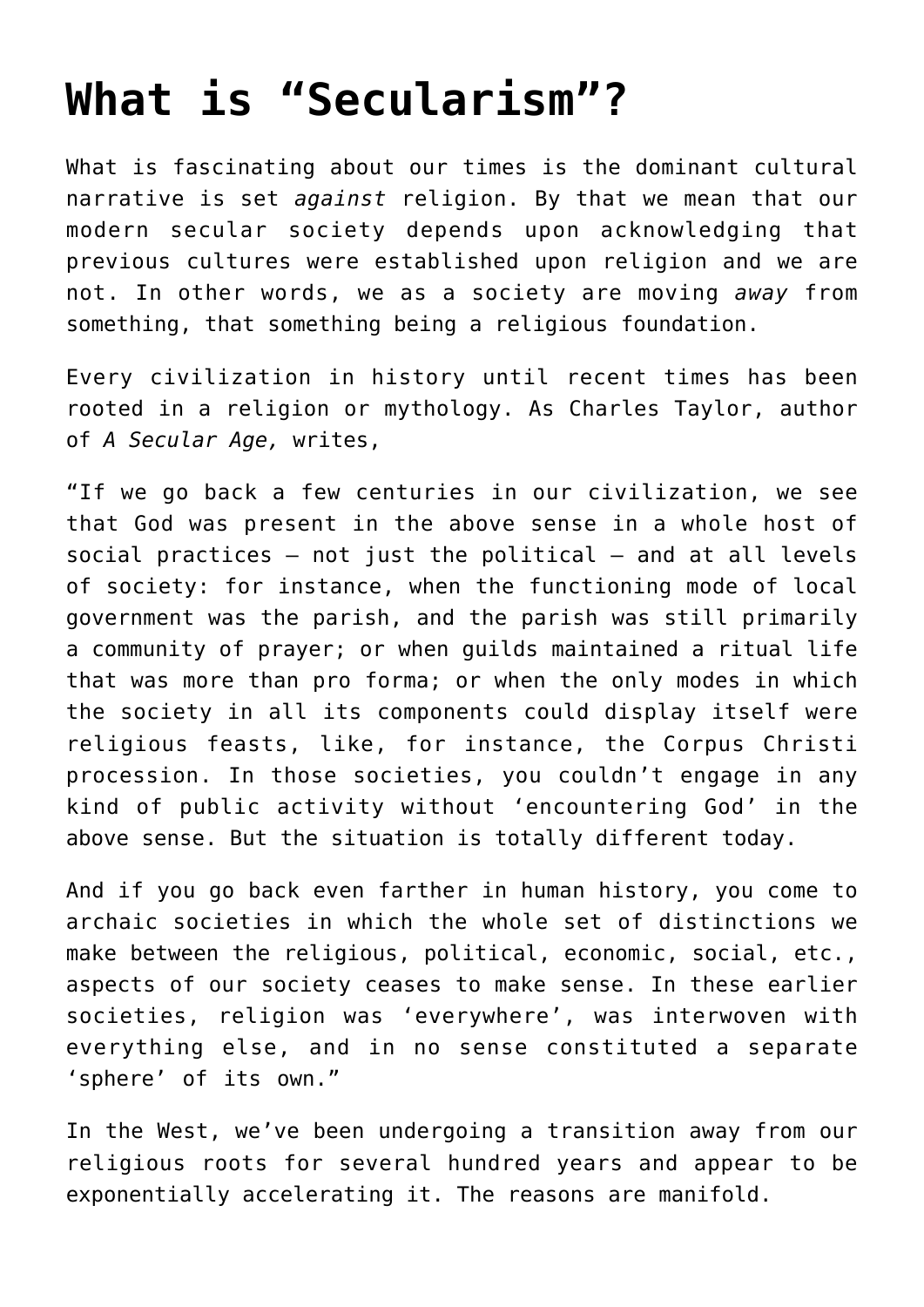That acceleration probably explains the large divergence in views on the state of our culture. On one hand, some are fretting that the culture is rapidly decaying, they seem to feel like aliens in a strange land. For others, things are getting better with technological advancements and greater social freedom, they're happier than pigs in mud. For the former they feel the culture is against them, while the latter feels that the culture is moving rapidly in their favor. You can guess which group is more likely to be religious.

Going back to the history of religions in societies, exercising one's religious beliefs encompasses every facet of one's life: how one raises a family, what one will or will not do for work, how money is spent, what is acceptable recreation, formal worship, language used, etc. That understanding is reflected even in the U.S. Constitution's  $1^{st}$ Amendment which doesn't grant the right of "freedom of religion", but rather the "free exercise of religion".

But the  $1^{st}$  Amendment is also a clear move to a more secular society by prohibiting "the making of any law respecting an establishment of religion". But what exactly is secularity or secularism?

Interestingly, Charles Taylor identifies three types of secularism, the  $1^{st}$  Amendment being an example of only one. Here's what he has to say about the first form of secularism, which the Constitution enabled:

"One understanding of secularity then is in terms of public spaces. These have been allegedly emptied of God, or of any reference to ultimate reality. Or taken from another side, as we function within various spheres of activity – economic, political, cultural, educational, professional, recreational – the norms and principles we follow, the deliberations we engage in, generally don't refer us to God or to any religious beliefs; the considerations we act on are internal to the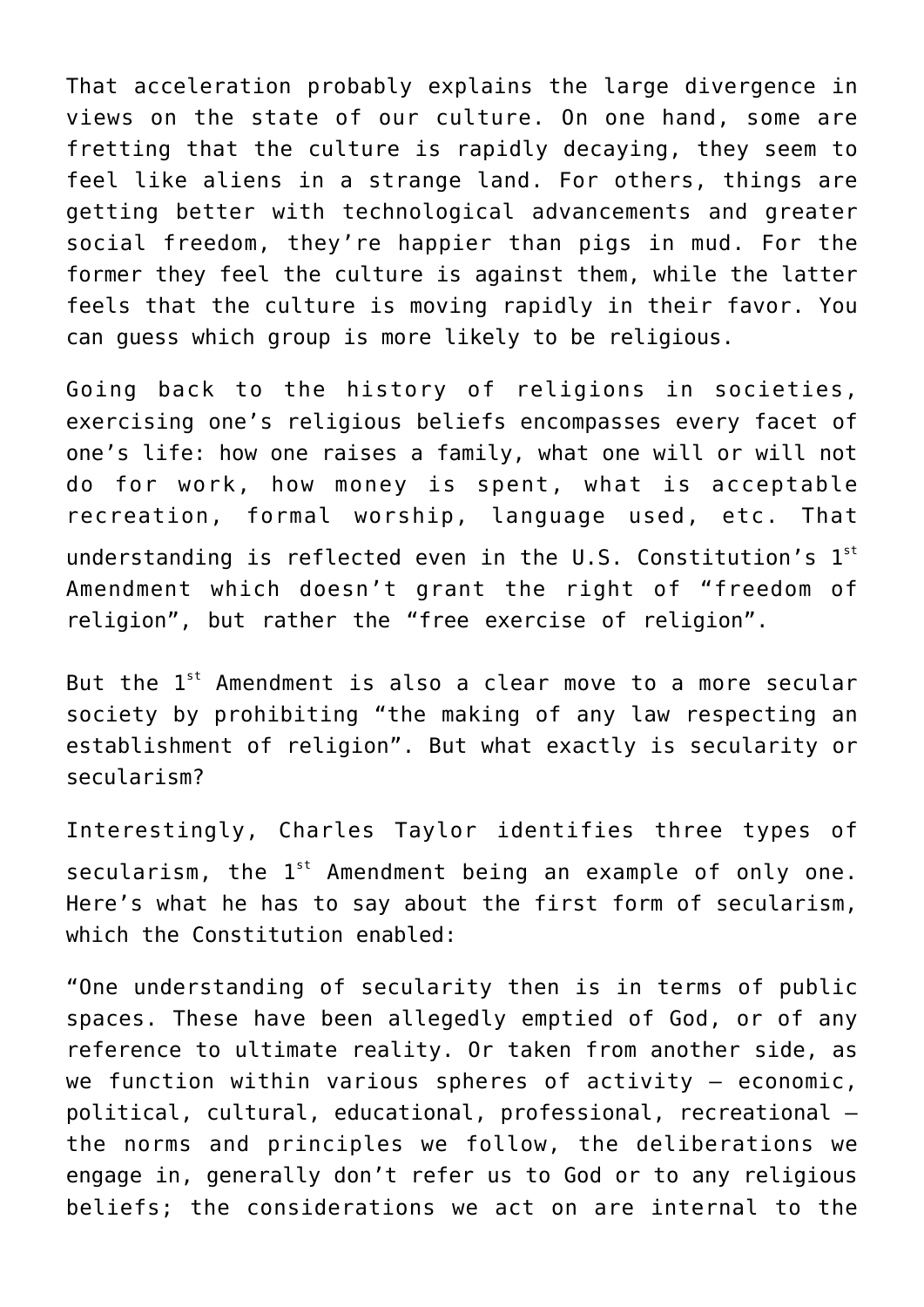'rationality' of each sphere – maximum gain within the economy, the greatest benefit to the greatest number in the political area, and so on. …

## …

…this emptying of religion from autonomous social spheres is, of course, compatible with the vast majority of people still believing in God, and practicing their religion vigorously."

Taylor identifies the second meaning of secularism as the following:

"…secularity consists in the falling off of religious belief and practice, in people turning away from God, and no longer going to Church. In this sense, the countries of western Europe have mainly become secular – even those who retain the vestigial public references to God in public space. "

It is the third form of secularism that he argues defines our age. Taylor writes:

"Now I believe that an examination of this age as secular is worth taking up in a third sense, closely related to the second, and not without connection to the first. This would focus on the conditions of belief. The shift to secularity in this sense consists, among other things, of a move from a society where belief in God is unchallenged and indeed, unproblematic, to one in which it is understood to be one option among others, and frequently not the easiest to embrace. In this meaning, as against sense 2, at least many milieu in the United States are secularized, and I would argue that the United States as a whole is…

…

… Belief in God is no longer axiomatic. There are alternatives. And this will also likely mean that at least in certain milieux, it may be hard to sustain one's faith. There will be people who feel bound to give it up, even though they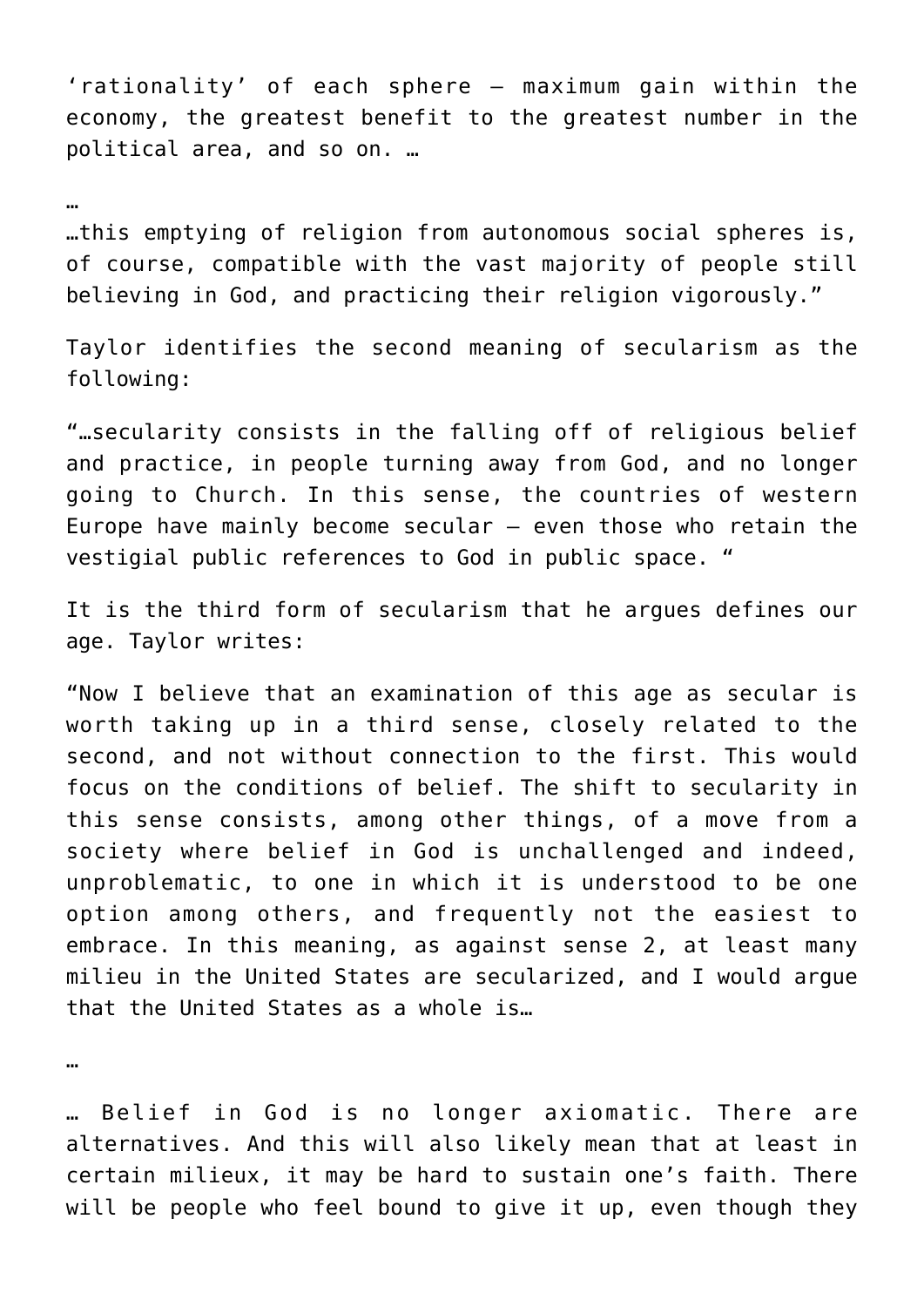mourn its loss. This has been a recognizable experience in our societies, at least since the mid-nineteenth century. There will be many others to whom faith never even seems an eligible possibility. There are certainly millions today of whom this is true.

Secularity in this sense is a matter of the whole context of understanding, in which our moral, spiritual or religious experience and search takes place."

In other words, whereas civilizations in the past, including much of colonial America, viewed human activity first through the lens of a commonly held set of religious beliefs, we no longer do so today. Today, beliefs still matter, but they are not defined by a religion and are dependent upon the individual constructing beliefs to make sense of the mysteries around us, mysteries that our greatly expanded knowledge in science still can't answer. Simply put, religious beliefs inherently include something greater than the individual, something supernatural, that naively or not makes sense of the world for an individual. Meaning in the past was found outside of the human individual.

Taylor argues that that is the fundamental change in the third sense of secularism:

"…we have moved from a world in which the place of fullness was understood as unproblematically outside of or 'beyond' human life, to a conflicted age in which this construal is challenged by others which place it (in a wide range of different ways) 'within' human life.

When considering the culture promoted by the institutions of education, news, entertainment, business, politics, etc., it would certainly seem that Taylor is on to something with his views of the third type of secularism, one in which we each find meaning within ourselves and our own pursuits, rather than seeing our lives as fitting within a greater transcendent